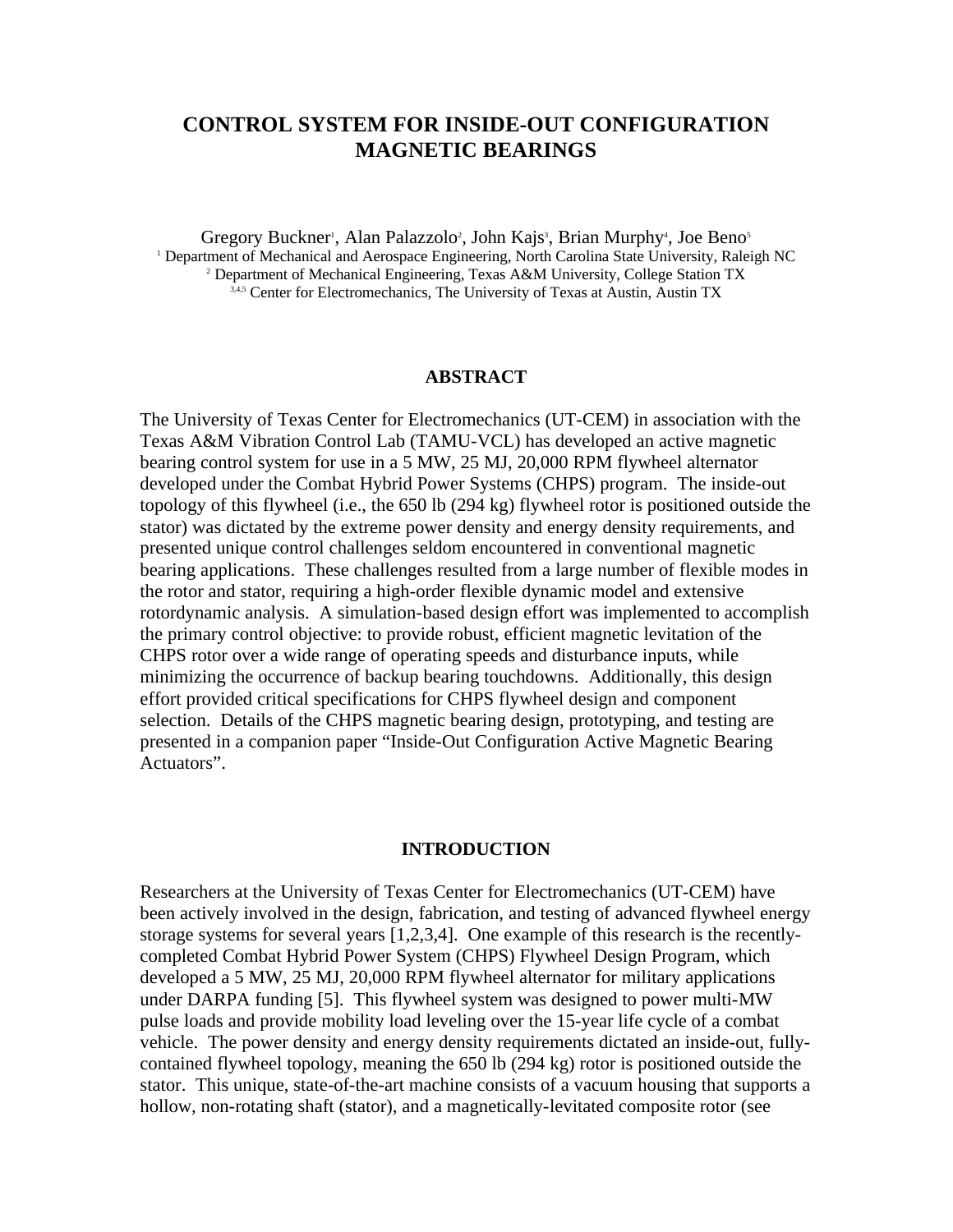Figure 1). Critical to the success of this flywheel system was the development of insideout radial and combination magnetic bearings that could accommodate the high speeds, heavy loads, and disturbance inputs with minimal frictional losses, nominal power consumption, and modest design complexity.



**Figure 1: The UT-CEM CHPS Flywheel Design**

The characteristics and capabilities of Active Magnetic Bearings (AMBs) in supporting high-speed rotors have been thoroughly documented in the literature [6,7]. For flywheel applications their most prominent features are high-speed capability, vacuum compatibility, low frictional losses, and lack of any required lubricant. Additionally, the control algorithms developed in recent years have addressed the complexities of flexible rotors and highly gyroscopic systems [8]. Modern DSP-based controllers can accommodate sophisticated control algorithms (multivariable, gain-scheduled, etc.) at high sampling rates (10-100kHz) and make magnetic bearings a viable option for demanding high-speed, flexible-rotor applications.

This paper describes a joint research effort between UT-CEM and the Texas A&M Vibration Control Laboratory (TAMU-VCL) to develop a control system for the insideout radial magnetic bearings employed by the CHPS flywheel. The primary design objective was to provide robust, efficient magnetic levitation of the CHPS rotor over a wide range of operating speeds and disturbance inputs, while minimizing the occurrence of backup bearing touchdowns. This design effort required extensive rotordynamic analysis to determine the flywheel's critical speeds and mode shapes, and to answer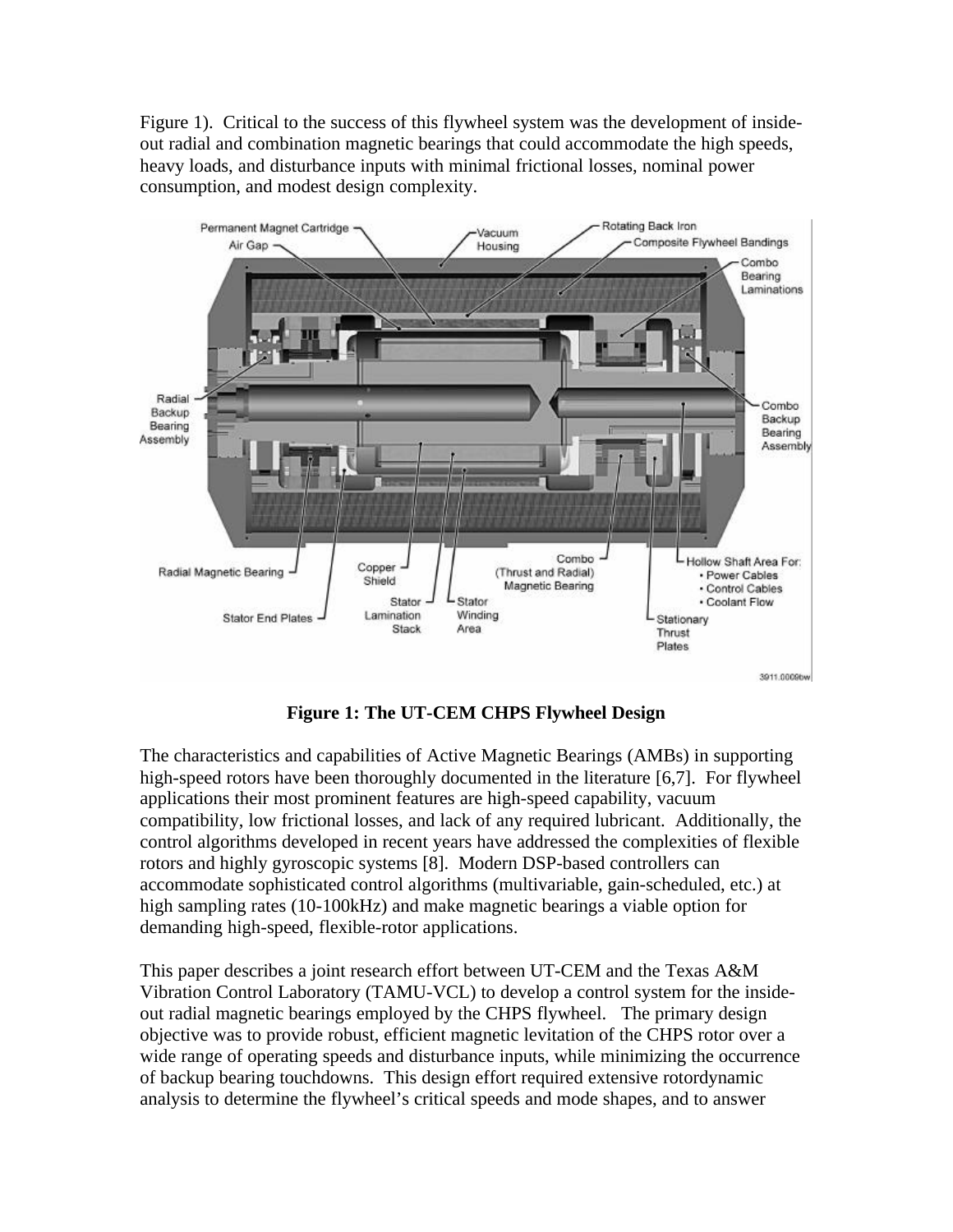important questions that surfaced during the mechanical design of the rotor and stator, including: 1) Would passive stator damping need to be introduced? 2) Would enlarging the stator through-hole adversely affect system stability? Additionally, this controller development provided several important design specifications for the CHPS flywheel components: 1) Power amplifier selection (voltage and current requirements, wiring configurations), 2) Rotor and stator fabrication (runout and mass imbalance specifications), 3) Sensor selection (resolution and noise requirements), and 4) Digital controller selection (required processor performance, number of input/output channels, etc.).

The controller design approach followed a logical progression of steps, and relied heavily on good communication and cooperation between the two research centers. UT-CEM provided electromechanical characteristics of the bearings (inductance, resistance, current stiffness, position stiffness, etc.) and rotordynamic characteristics of the rotor, stator, and housing based on extensive Finite Element Analysis (FEA). TAMU-VCL conducted the controller design, beginning with rigid body models of the flywheel system. Later, highorder FEA models were used to study the closed-loop rotordynamic behavior, providing insight into the modal and inertial load responses. The large number of stator flexible modes, coupled with a bearing air gap that increases with speed, made the controller development particularly challenging. The final controller was optimized to provide stable operation over the entire speed range of the CHPS flywheel, and was robust to the specified levels of runout, noise, and mass imbalance.

### **ROTORDYNAMIC ANALYSIS**

As in the case of standard rotor/stator configurations, AMB controller design is primarily concerned with critical vibration modes below the maximum operating speed (20,000 RPM, or 333 Hz for the CHPS flywheel). Additionally, modes above the operating speed can create control problems if they fall within the controller's bandwidth (3,000 Hz). For the CHPS flywheel (including the rotor, stator, and housing), there are at least 20 modes in this frequency range, thus a high-fidelity rotordynamic model was necessary for control design. To accommodate this need, a 548 degrees of freedom (DOF) model was developed at UT-CEM using TXRotor (a custom rotordynamic FEA package). This model provided a complete analysis of natural frequencies and mode shapes in the 0- 3,000 Hz range, and was critical to successful controller development. Additionally, it enabled investigation of the benefits of additional stator damping in attenuating certain modes.

Figure 2 shows the CHPS rotordynamic model, a two-dimensional TXRotor finite element model made up of 3-node, cylindrically-shaped, isoparametric beam elements. Beam element models of this type are known to yield accurate estimates of lateral modes of vibration [9]. The model contains 137 nodes, 185 beam elements, and 548 DOF (4  $DOF$  per node) — a level of detail more than adequate for this application. In addition to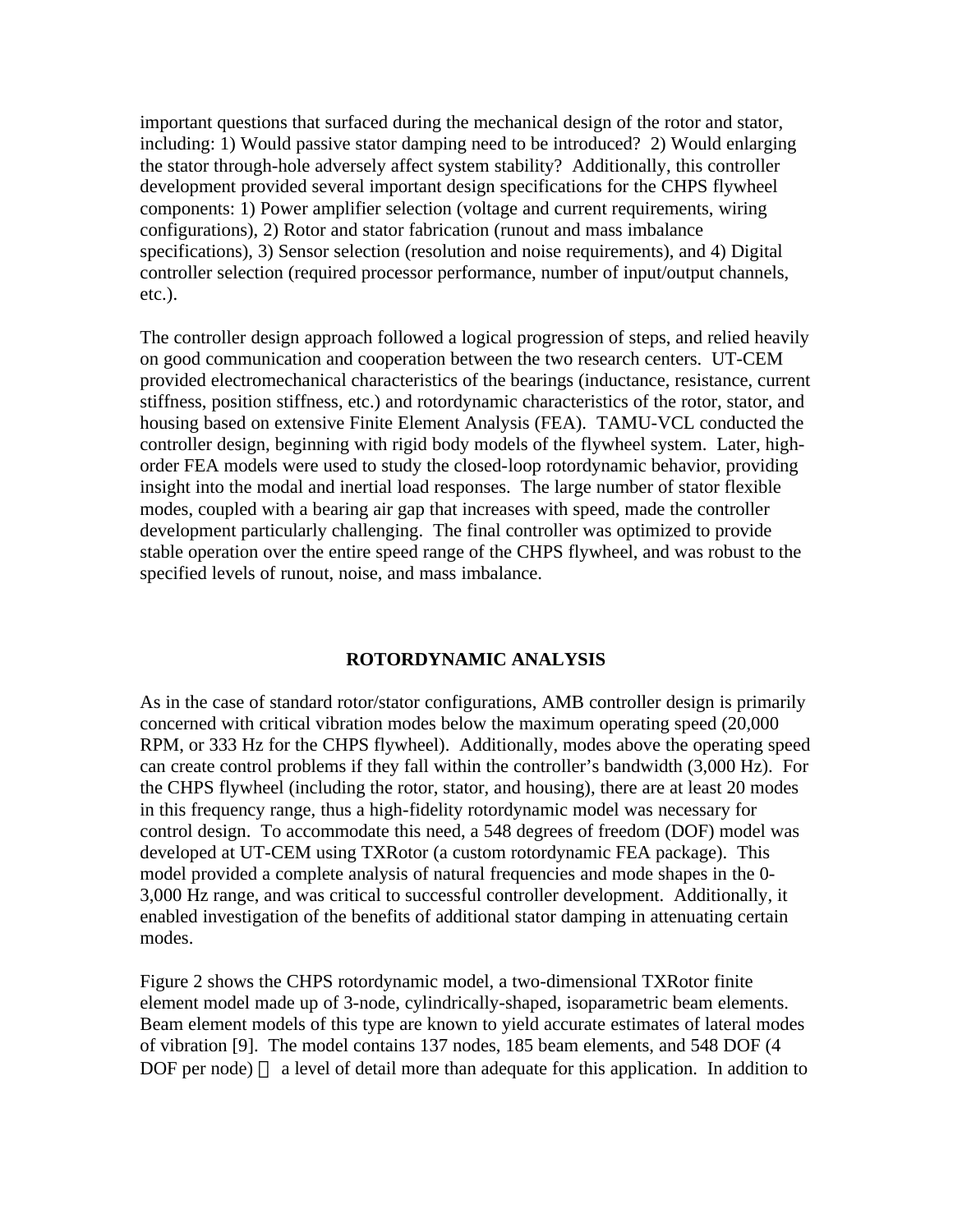the rotor (dark shaded elements), the model includes the stator through-shaft (crosshatched elements), endplates and outer vacuum housing (light shaded elements).





The five lowest mode shapes associated with this model are shown in Figure 3. The four lowest modes occur at frequencies below the minimum operating speed of 15,000 RPM. These four modes all represent "rigid body modes", as there is no appreciable bending of either the rotor or stator. The two lowest modes are the "bouncing" and "rocking" modes, respectively, of the entire machine with the rotor and stator moving in unison. The next two higher modes are "bouncing" and "rocking" modes of the rotor, with respect to the stator. That is, the rotor is moving more than the stator. These rigid body modes must be traversed while the rotor accelerates up to its operating speed range of 15,000-20,000 RPM. The fact that these modes involve no bending of the stator or rotor means they can be easily controlled by the magnetic bearings.

The first (i.e., lowest) flexible mode of vibration (illustrated as the fifth mode shape in Figure 3) occurs at 30,000 CPM, well above the maximum operating speed of 20,000 RPM. This mode shape is the fundamental bending mode of the stator, with the rotor moving very little. A key point is that the frequency of this first flexible mode is far above the maximum rotational speed of the machine. This wide separation margin means that the mode will not interfere with AMB controller as it maintains support of the rotor in its normal operating range.

The first (i.e., lowest) flexible mode of vibration (illustrated as the fifth mode shape in Figure 3) occurs at 30,000 CPM, well above the maximum operating speed of 20,000 RPM. This mode shape is the fundamental bending mode of the stator, with the rotor moving very little. A key point is that the frequency of this first flexible mode is far above the maximum rotational speed of the machine. This wide separation margin means that the mode will not interfere with AMB controller as it maintains support of the rotor in its normal operating range.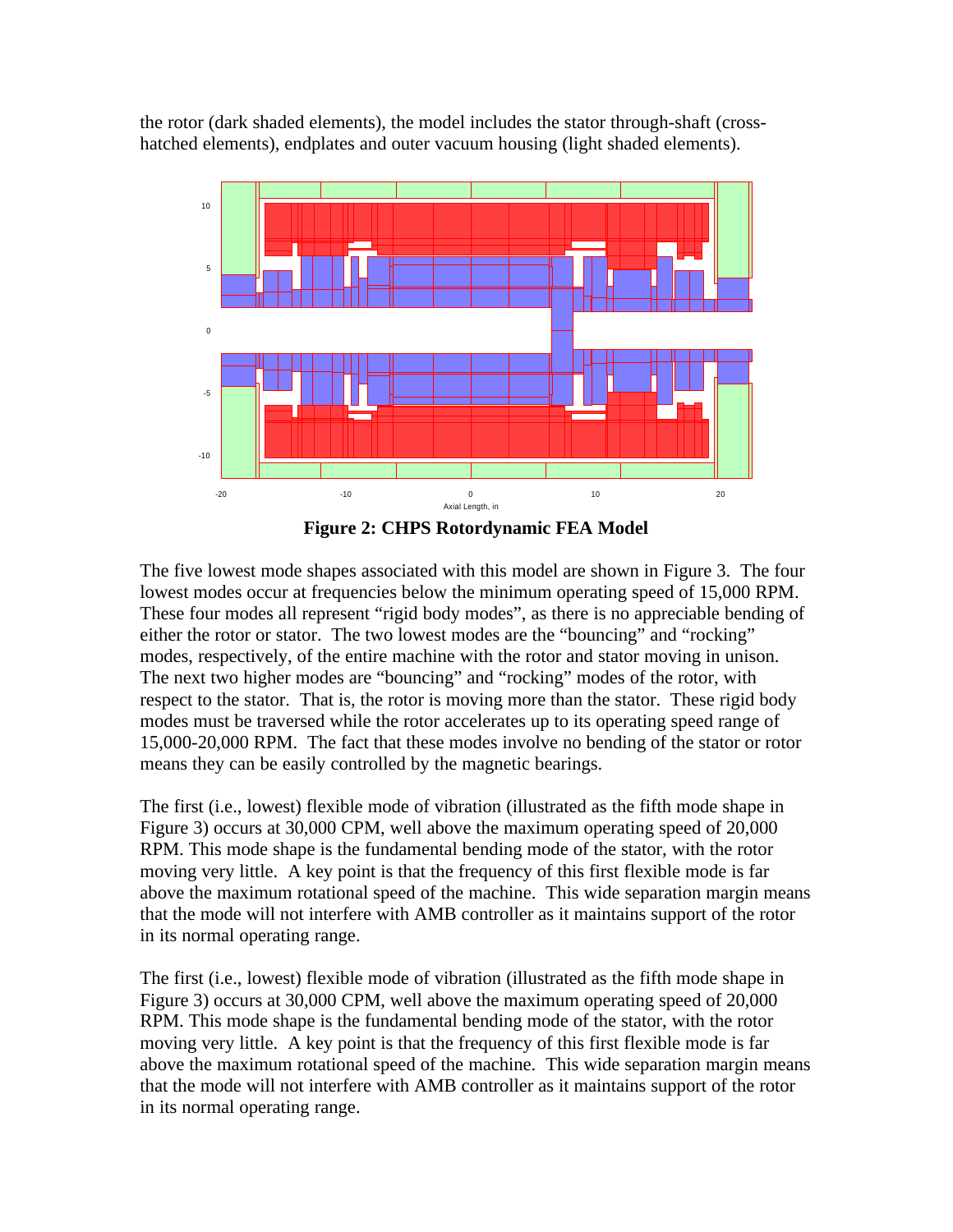

**Figure 3: CHPS Rotordynamic Mode Shapes**

Figure 4 is a natural frequency map, and shows that the modal frequencies actually change as the rotor speed changes. Note that the frequencies of the conical (or bounce) modes increase as speed increases. This is due to gyroscopic stiffening, which becomes stronger as the rotor spins faster. The hatched region on the plot labeled Operating Range covers the operating speed range on the horizontal axis, and on the vertical axis covers a frequency range from 20% below rotor speed to 20% above rotor speed. To avoid resonance and interference with the magnetic bearing controller while the flywheel is within its operating speed range, frequencies of all modes must lie outside this hatched region. The rigid rotor conical mode is seen to come closest to the Operating Range, but still lies outside it. More importantly, however, the first flexible mode is well removed from the Operating Range as it is well above 30,000 CPM. The results of this rotordynamic analysis indicate that the CHPS flywheel rotor is a good candidate for magnetic bearing support.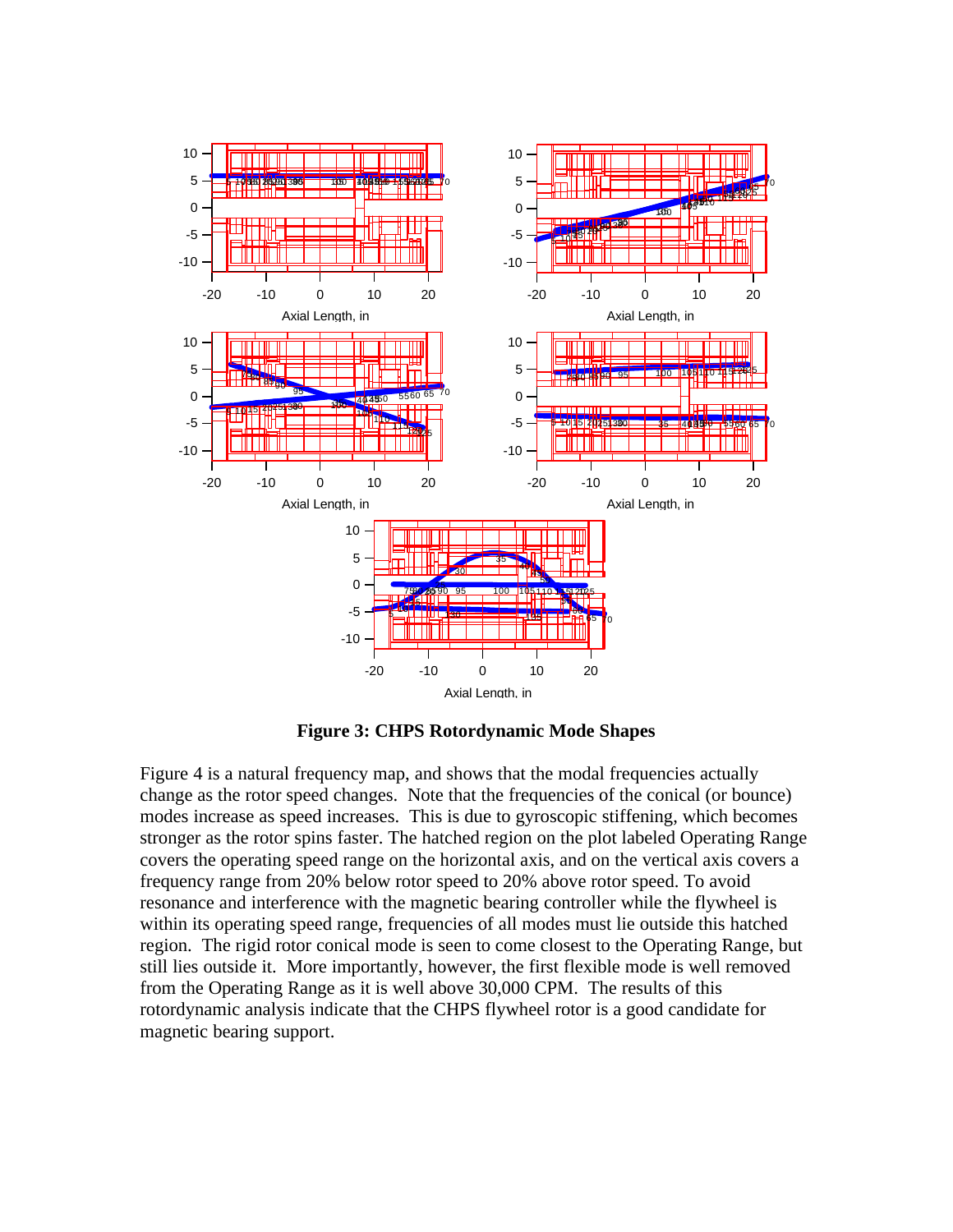

**Figure 4: CHPS Natural Frequency Map**

### **CONTROLLER DEVELOPMENT**

One of the stated research objectives was to develop a straightforward AMB control system, hence controller development focused on decentralized, or Single-Input, Single-Output (SISO) approaches. In other words, the problem of controlling rotor position was simplified by assuming that radial displacements and forces at one end of the rotor were independent of displacements and forces at the other end. Additionally, displacements and forces acting in one radial direction of a bearing were independent from displacements and forces perpendicular to that direction within the same bearing. Despite the unique challenges associated with this design effort (extremely high-order rotordynamic model, large number of flexible modes, an air gap dependent on rotor speed, etc.) this design simplification has proven to be highly effective for lightlycoupled rotordynamic systems like the CHPS flywheel [6,10]. SISO development is generally more straightforward than multivariable development, requires less computational power, and provides greater flexibility when choosing a real-time processor.

### **Baseline PD Control**

A Proportional+Derivative (PD) compensator was chosen to be the baseline controller for the CHPS flywheel. PD controllers have been selected for numerous AMB applications in the literature [6,7], primarily due to their intuitive appeal: Proportional control relates directly to bearing stiffness, while Derivative control relates to bearing damping. Independent PD controllers were selected for each measured displacement of the rotor (5 total: radial displacements at the thrust end (X and Y), radial displacements at the nonthrust end  $(X \text{ and } Y)$ , and thrust displacement at the thrust end  $(Z)$ ). For the CHPS flywheel, each displacement sensor was co-linear with the axes of the control coils. The first step in tuning this controller was to determine a range of proportional gains  $(K_p)$  and derivative gains  $(K_d)$  that would result in stable levitation, based on the linear control system model of Figure 5. For reference purposes, a proportional gain of 16 was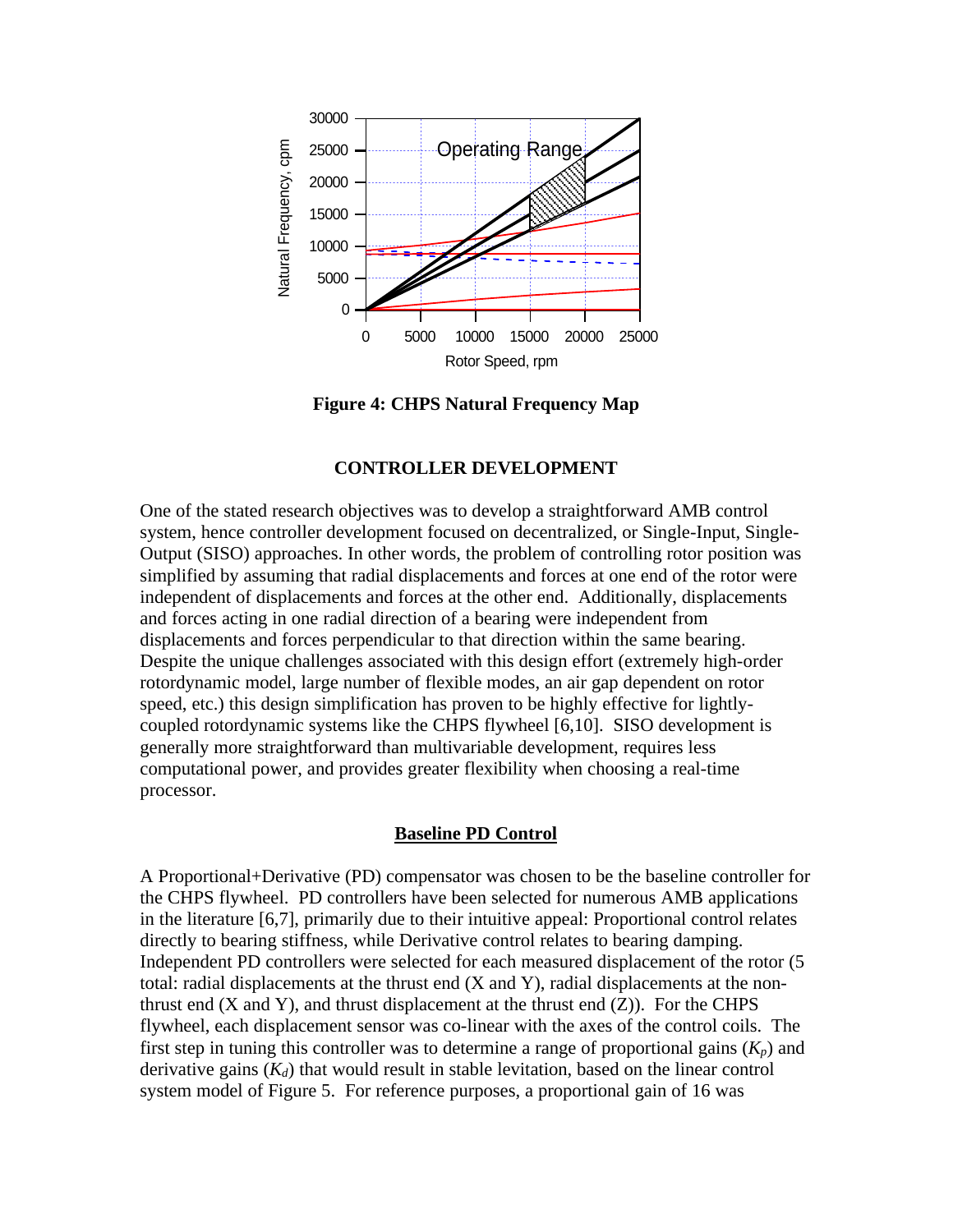determined to be equivalent to a static bearing stiffness of 88,377 lb/in (15,483,341 N/m) at the nominal operating conditions.



**Figure 5: Linear Model of Baseline PD Control System**

A linear stability analysis was conducted for a range of proportional gains ( $0 \le K_p \le 80$ ) and derivative gains ( $0 \leq K_d \leq 0.05$ ). Note that system stability also depends on controller bandwidth, as shown in Figure 6. If the bandwidth is limited to 1,000 Hz, the entire range of gains results in linear stability. If the bandwidth is increased to 2,000 Hz, all proportional gains greater than 40 destabilize the controller. For the CHPS application, a controller bandwidth of 3,000 Hz was anticipated (allowing approximately 10 control actions per rotation at full speed) resulting in a smaller range of stabilizing gains.



**Figure 6: Linear Stability Map for Baseline PD Controller**

Based on this linear stability analysis, PD controller gains were selected and controller performance was evaluated for a variety of operating conditions. Using a proportional gain of 10 and a derivative gain of 0.03, simulations confirmed AMB stability over the entire speed range (0-20,000 RPM). Figure 7 shows closed-loop orbits for one rotor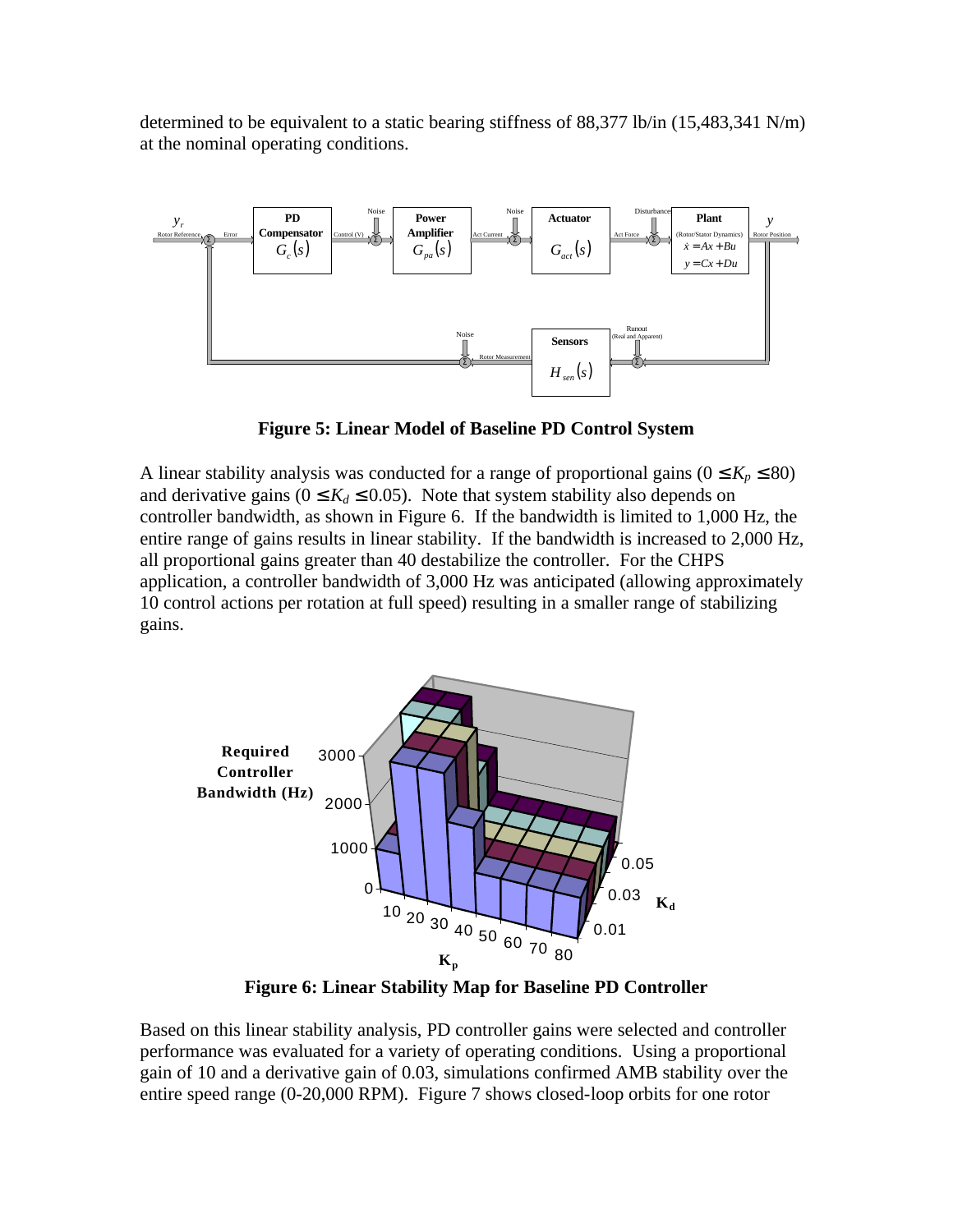mode (top) and one stator mode (bottom) at a rotor speed of 20,000 RPM. This PD controller was robust to modest values of mass imbalance and sensor runout, but the required AMB coil voltages were excessive. At a rotor speed of 20,000 RPM, the controller required peak steady-state voltages of 50 V to compensate for a mass imbalance of 0.00001" and 150 V to compensate for a sinusoidal sensor runout of 0.0006". Clearly, controller refinements were needed to reduce this level of control effort. Furthermore, the controller was particularly sensitive to sensor noise and disturbances, indicating the need for more sophisticated control.



**Figure 7: Closed-Loop Orbit Plots for PD Controller**

### **Imbalance Compensation**

The primary deficiency of the baseline PD controller resulted from synchronous (once per revolution) disturbances: mass imbalance and sensor runout. In each case, the controller required unacceptably high AMB coil voltages to compensate for these disturbances. To address this problem, a standard controller refinement called "imbalance compensation" was implemented [11,12]. Imbalance compensation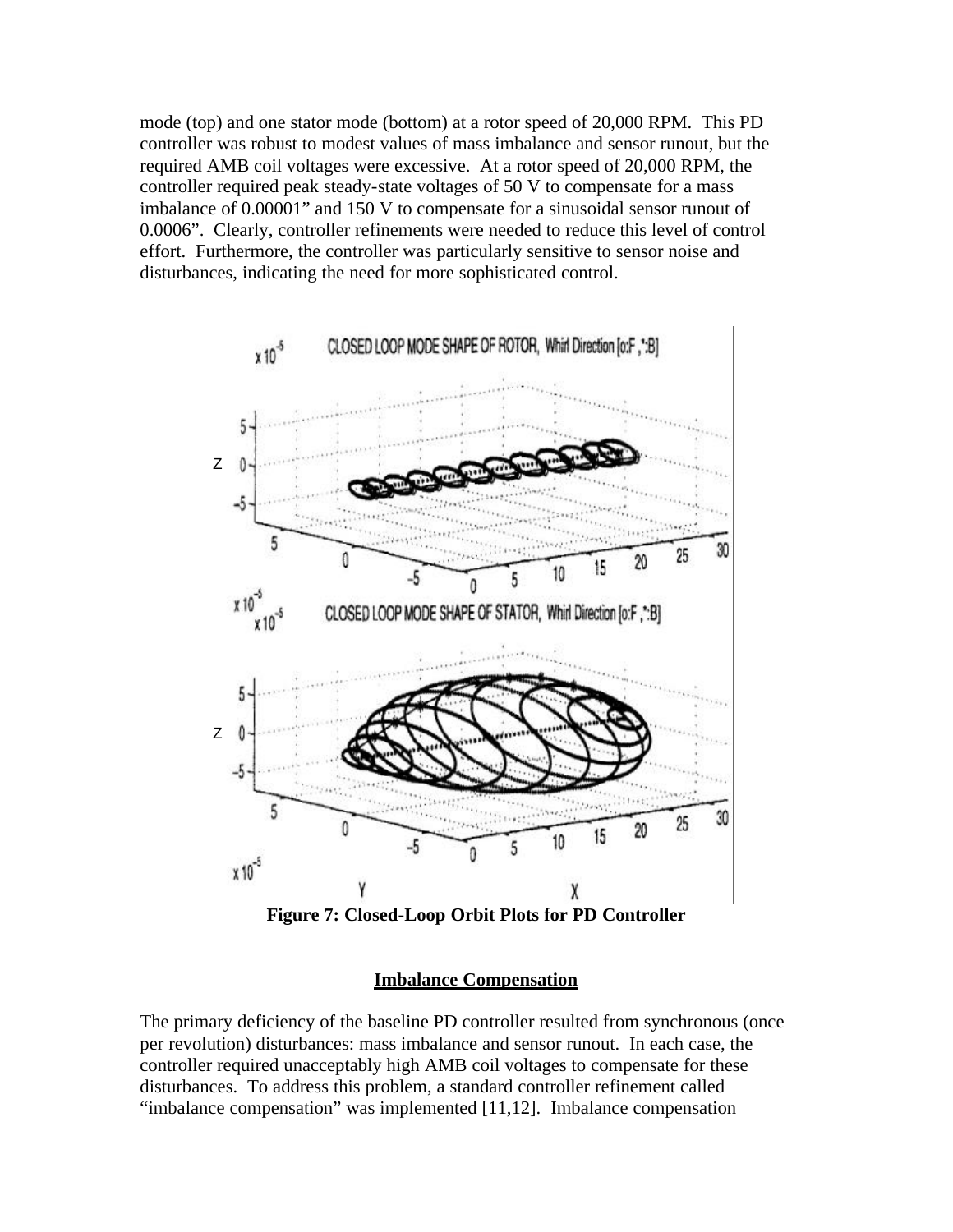introduces a cascaded band-reject notch filter (whose center frequency tracks the rotor speed) to attenuate controller responses to synchronous disturbances. In other words, mass imbalance and synchronous runout are not controlled, which enables the rotor to spin about its inertial axis (instead of controlling it to spin about is geometric axis). Assuming adequate air gap exists, the rotor no longer transmits imbalance forces to the stator/housing (vibration and noise are reduced), and synchronous control effort is virtually eliminated.

Figure 8 illustrates the dramatic reductions in control effort achieved by introducing a tracking notch filter. Figure 8.a shows the peak coil voltages (which depend on rotor speed) required to compensate for a mass imbalance of 0.00001", with the notch filter fixed at 20,000 CPM. As the rotor speed approaches the filter's center frequency (20,000 RPM), the required coil voltage drops to nearly zero. Figure 8.b shows a time response of the required coil voltage, at a rotor speed of 20,000 RPM, as the fixed notch filter is inserted. For times  $0 \le t \le 0.1$  seconds, the controller requires a peak voltage of 50 V to compensate for the imbalance. As the notch filter is inserted (at time t=0.1 seconds), the controller effort is dramatically reduced.



**Figure 8: Coil Voltage Requirements for 20 kHz Imbalance Compensation: a) Steady-State Peak Voltages b) Transient Voltage During Notch Introduction**

#### **Fixed-Frequency Notch Filtering**

Although the introduction of a tracking notch filter significantly reduced the control effort and improved robustness to mass imbalance and synchronous runout, it had an undesirable impact on overall system stability. Certain high-frequency modes between 2,500 Hz and 3,000 Hz (within the controller bandwidth) became very poorly damped or even unstable as a result of this refinement. Some of these modes were associated with low stator damping, and prompted a rotordynamic analysis to investigate the benefits of adding passive stator damping. This analysis concluded no significant benefits could be achieved with increased damping, so additional controller refinements were needed.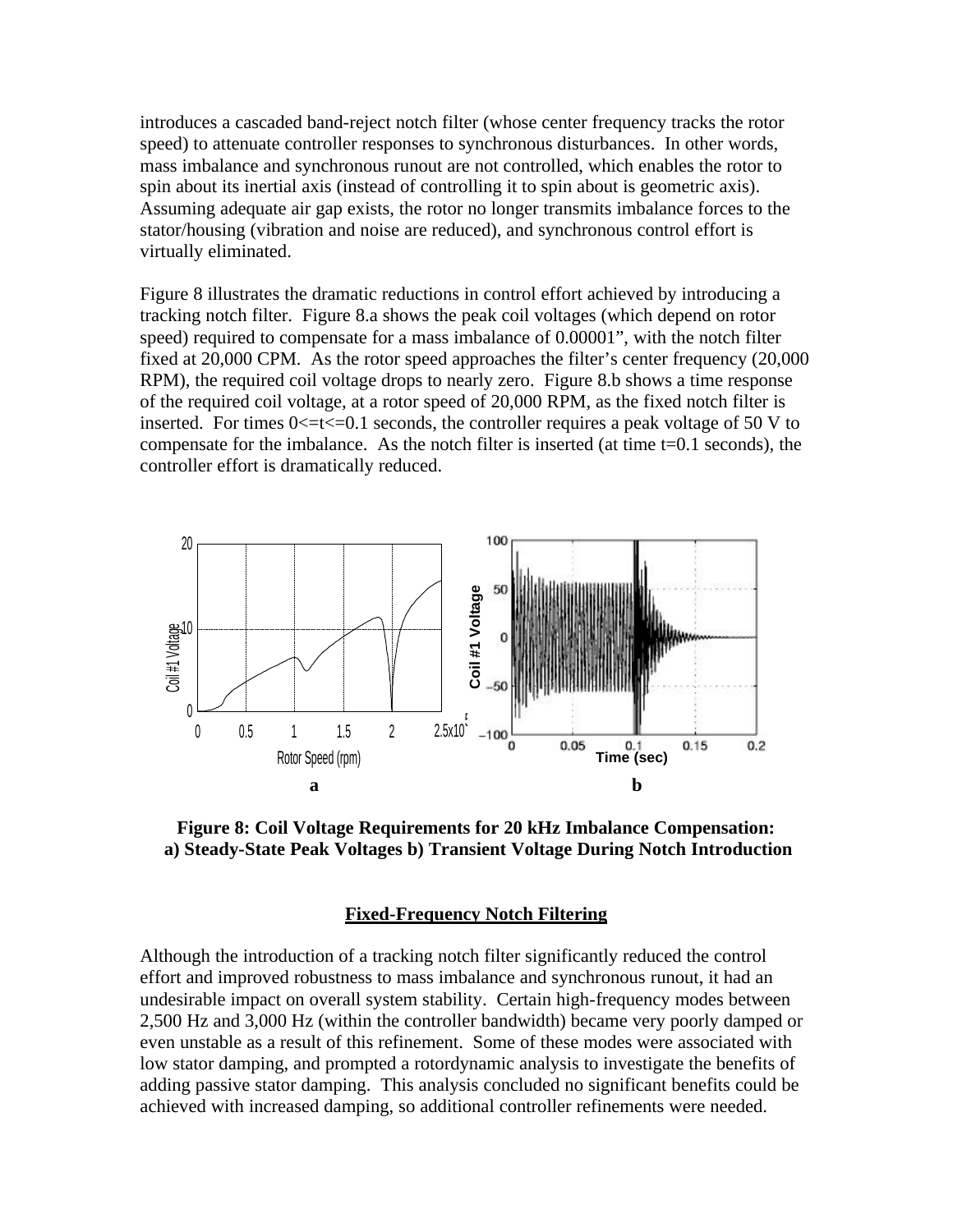To counteract these unstable modes, a series of fixed-frequency notch filters and a lead compensator were systematically cascaded with the existing controller, as shown in Figure 9. The resulting cascaded controller demonstrated acceptable performance over the operating range for a larger range of disturbances and noise.



**Figure 9: Final Cascaded Bearing Controller**

### **CONTROL SYSTEM PERFORMANCE EVALUATION**

An extensive series of dynamic simulations was conducted to assess system performance for a variety of operating conditions and disturbance inputs. Although the design effort relied on linear models of control system components (Figure 5) and simplified models of sensor runout, these final evaluations included realistic models of system nonlinearities and experimental runout data. The most significant nonlinearities were voltage and current limitations associated with the power amplifiers and AMB stiffness variations (position and current stiffness) associated with rotor speed (due to changes in the air gap with rotor speed). Because sensor runout was identified as being critical to overall system performance, UT-CEM fabricated an experimental test-rig to collect representative runout data using the same optical sensor hardware and unpolished materials planned for the CHPS Flywheel. This runout data, presented in Figure 10, provided authentic, "worst-case" disturbance information for control system evaluation.



**Figure 10: Experimental Air Gap Measurments for the CHPS Flywheel: a) Optical Sensor Time Series b) Unfiltered FFT Showing Harmonic Content**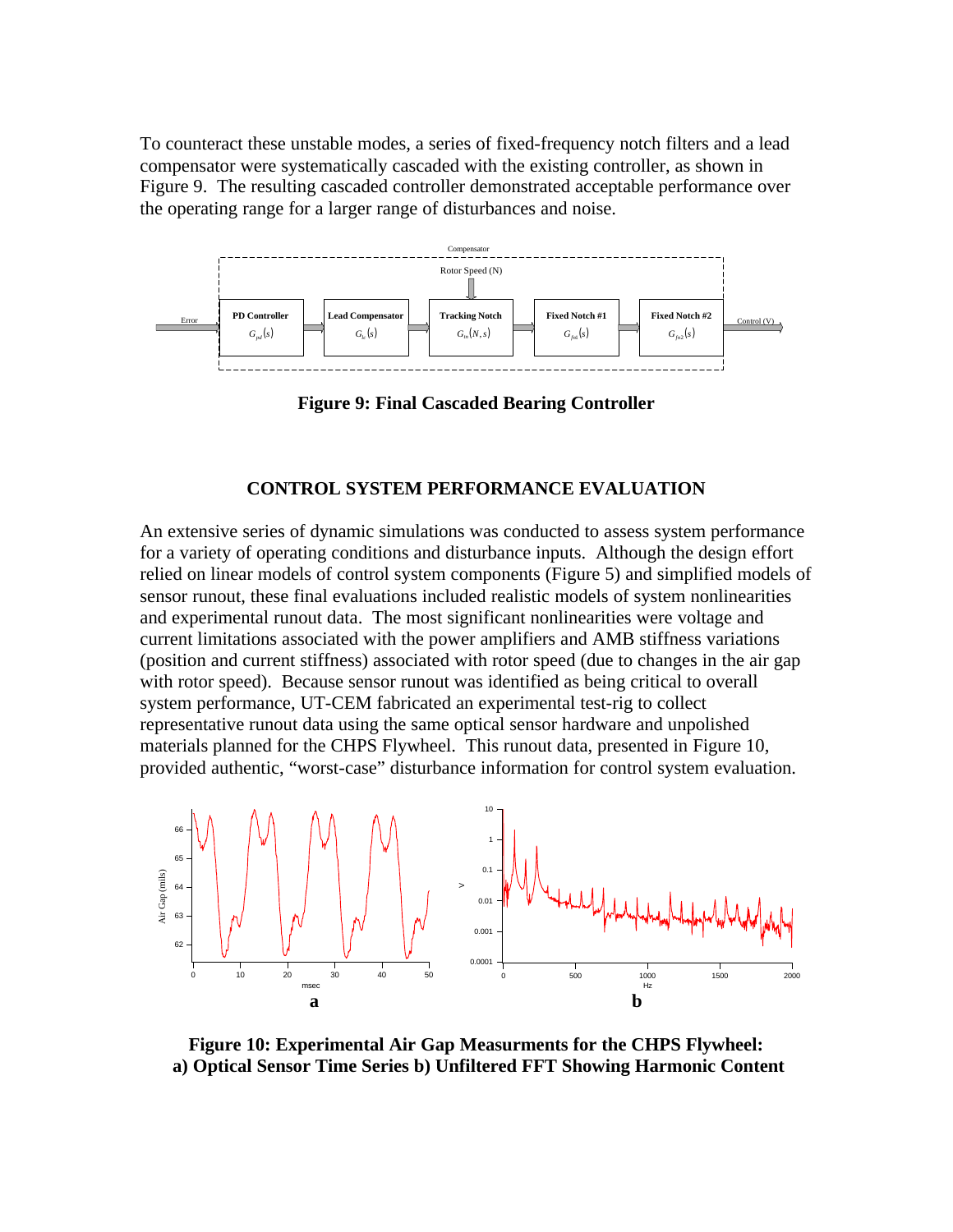The simulations confirmed the control system's effectiveness with respect to the design objectives. Most importantly, this cascaded design maintained stable levitation of the CHPS rotor over the entire speed range (0-20,000 RPM) for a variety of disturbance inputs, including authentic sensor runout, mass imbalance, sensor noise, and inertial loading (due to vehicle cornering and braking). Additionally, the peak coil voltages were within the design specifications for this system (150 V) and currents were within the specified limits for the selected power amplifiers, with adequate margin against clipping. Margin against saturation in the flux path circuit was also achieved. Finally, these simulations provided valuable design specifications for the power amplifiers, sensors, and machining tolerances.

#### **CONCLUSIONS**

Researchers from UT-CEM and TAMU-VCL have successfully developed a control system for the inside-out radial magnetic bearings employed by the CHPS flywheel. Although the SISO cascaded control architecture is straightforward, this controller conquered numerous design challenges (extremely large number of system states, lightlydamped flexible modes, air gap dependent on rotor speed, etc.) to meet or exceed each of the design objectives. Moreover, this design effort is the first known application of AMBs to inside-out configuration bearings. Extensive performance simulations confirmed that the control system provides robust, efficient magnetic levitation of the CHPS rotor over a wide range of operating speeds and disturbance inputs, while minimizing the occurrence of backup bearing touchdowns. Additionally, this design effort provided critical design specifications for CHPS flywheel design and component selection.

#### **REFERENCES**

- 1. R. Hayes, J. Kajs, R. Thompson, J. Beno, "Design and Testing of a Flywheel Battery for a Transit Bus", 1999 SAE International Congress and Exposition, March 1-4, 1999, Detroit, MI.
- 2. R. Thompson, R. Hayes, J. Beno, "The Flywheel Battery Containment Problem-Light Weight Solution", 1999 SAE International Congress and Exposition, March 1-4, 1999, Detroit, MI.
- 3. B. Murphy, J. Beno, D. Bresie, "Bearing Loads in a Vehicular Flywheel Battery", 1997 SAE International Congress and Exposition, Feb 24-27, 1997, Detroit, MI.
- 4. M. Pichot, J. Kramer, R. Hayes, R.C. Thompson, J. Beno, "The Flywheel Battery Containment Problem", 1997 SAE International Congress and Exposition, Feb 24-27, 1997, Detroit, MI.